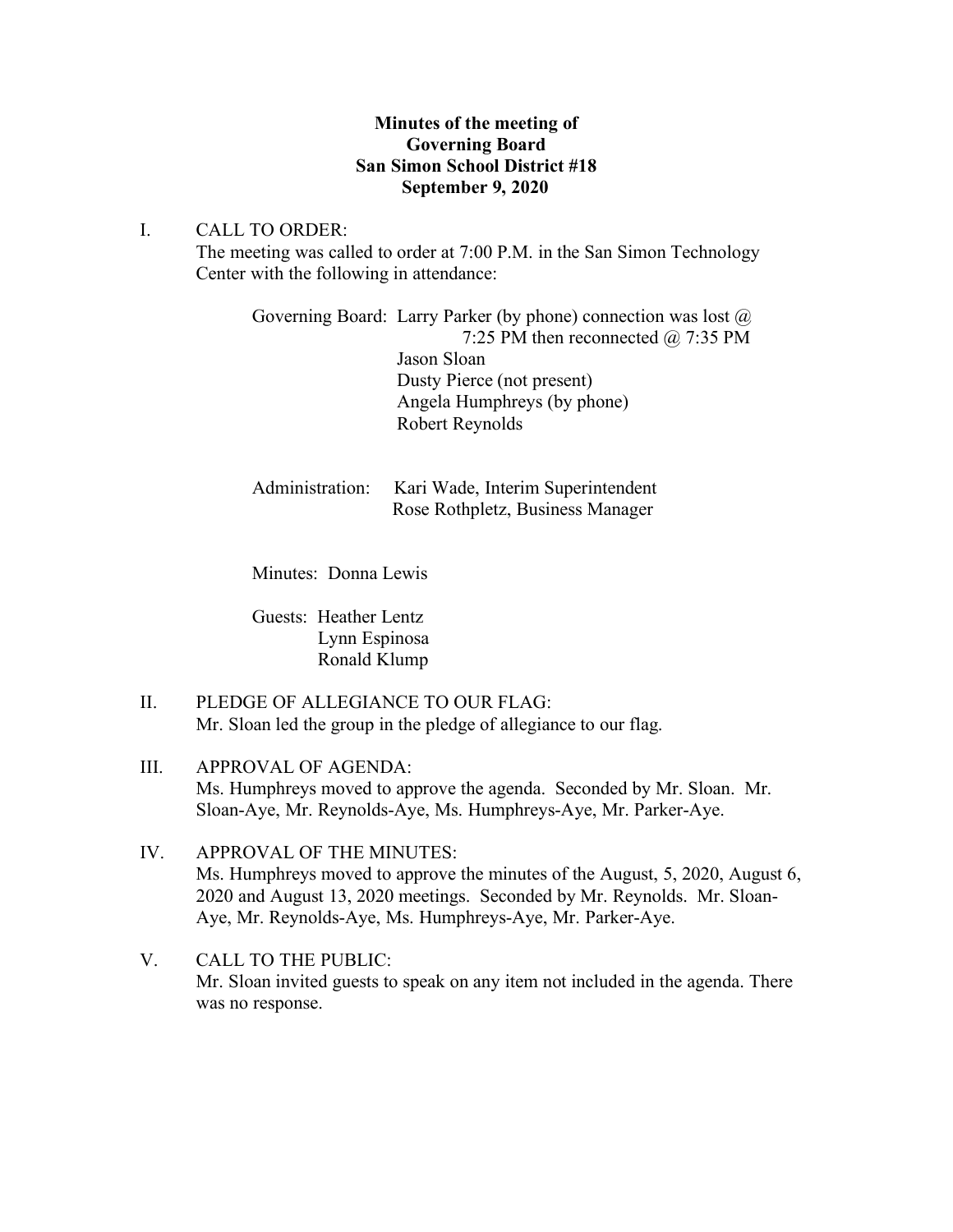#### VI. REPORTS:

- 6a. Mrs. Wade reported Mr. Stoehner resigned from his position. Brenda Fierro was hired for the position. A part time substitute position for maintenance/ custodial/cafeteria will be posted. The new handwashing stations came in. We have had a few student illnesses but not COVID. Frances Grill is consulted on all cases If a student has a 99.0 temperature they will be sent home and cannot return for 72 hours. Students are able to work online during that time. The clinic is now covering their own cleaning. Students were sent home early yesterday because of the power outage. Shamrock will now deliver our order at night. Mrs. Keil and Ms. Dunn were nominated for Cochise County Teachers of the Year. They are invited to a drive through celebration on September 26 in Sierra Vista. She received an email there were no other candidates on the ballot for school board election. The board members will remain as is.
- 6b. Mrs. Rothpletz gave the student activities report. Yearbook has had sales and add deposits. The FFA received a donation in memory of Tobe Helton. The junior class is selling candy bars. The freshman class will be selling jerky. The monthly budget included a new line item for the CARES ACT Funding. We have spent about \$15,000.00 from the funding. She applied for an \$18,000.000 Enrollment Stability Grant. The AFR spreadsheets will be out soon and she will be working on it.
- 6c. Mr. Klump reported the two suburbans have over 200,000 miles on them, Bus #2 has over 250,000 miles, the Superintendent's car needs approximately \$1,500.00 worth of work on it and is only worth \$4,000.00. The FFA bus can't being used to haul kids anymore. He is working on quotes for possibly purchasing a new white bus that would hold 14 passenger  $\&$  a new yellow bus, and a new suburban. The older fleet would be put in an auction.

#### VII. PERSONNEL:

Ms. Humphreys moved to go into executive session at 7:18 PM to discuss personnel items 7a and 7b. Open session resumed at 7:22 PM.

## VIII. ACTION ITEMS:

- 8a. Ms. Humphreys moved to approve the contract addendum for Heather Lentz. Seconded by Mr. Reynolds. Mr. Sloan-Aye, Mr. Reynolds-Aye, Ms. Humphreys-Aye.
- 8b. Ms. Humphreys moved to approve Cassie Rourke as Junior High Girls/Boys Volleyball Coach. Seconded by Mr. Reynolds. Mr. Sloan-Aye, Mr. Reynolds-Aye, Ms. Humphreys-Aye.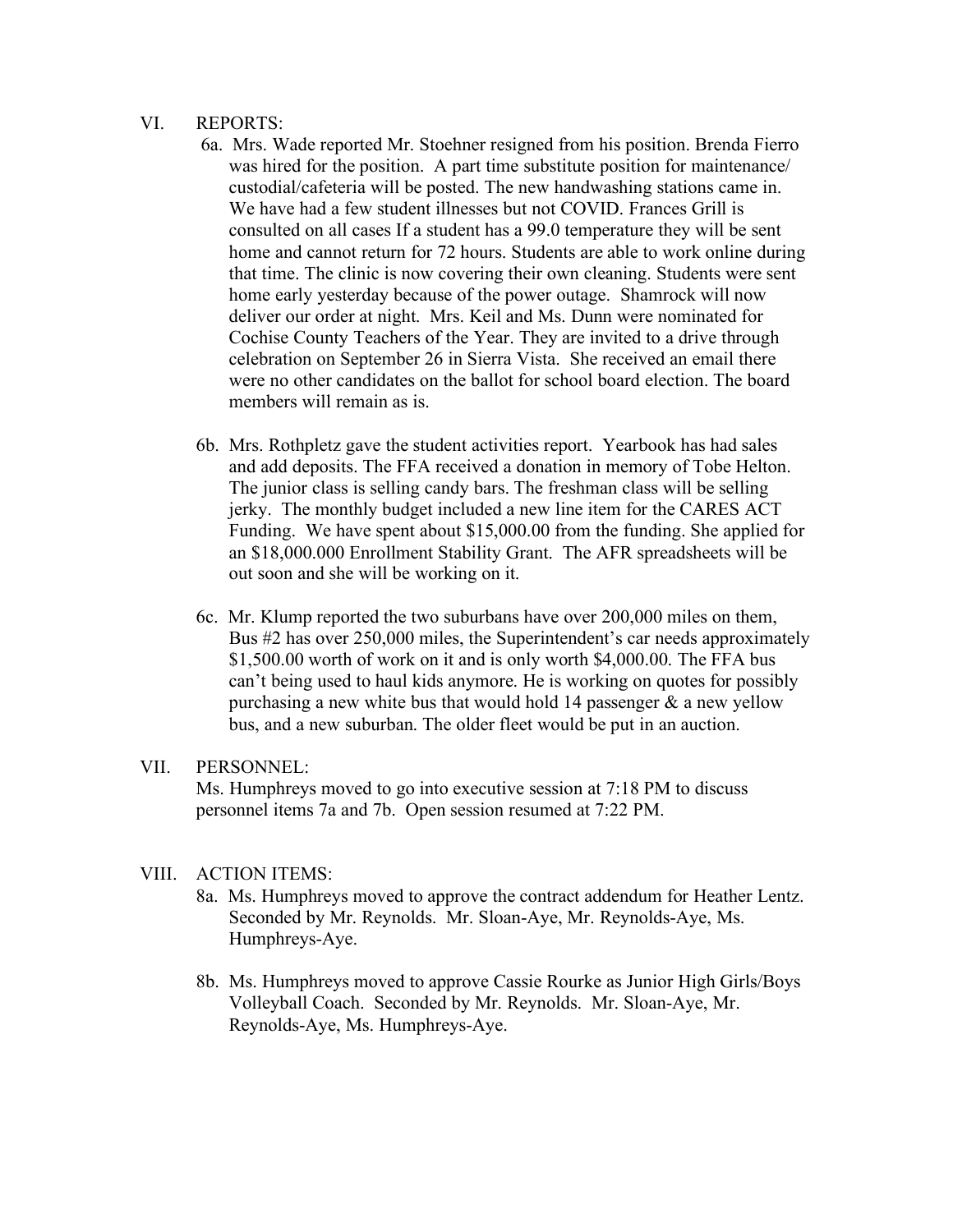- 8c. Mr. Reynolds moved to approve the San Simon On-Site Learning Support Plan. Seconded by Ms. Humphreys. Mr. Sloan-Aye, Mr. Reynolds-Aye, Ms. Humphreys-Aye.
- 8d. Mr. Reynolds moved to approve the COVID-19 Liability Coverage Endorsement. Seconded by Ms. Humphreys. Mr. Sloan-Aye, Mr. Reynolds- Aye, Ms. Humphreys-Aye.
- 8e. Ms. Humphreys moved to approve the Terms and Conditions for Acceptance of Monies from Building Renewal Grant. Seconded by Mr. Reynolds. Mr. Sloan-Aye, Mr. Reynolds-Aye, Ms. Humphreys-Aye.
- 8f. Ms. Humphreys moved to approve the second read of Policy Advisories Volume 32, Number 2, 672-676. Seconded by Mr. Reynolds. Mr. Sloan-Aye, Mr. Reynolds-Aye, Ms. Humphreys-Aye.
- 8g. Mr. Sloan moved to suspend Policy BGB to address Item H under the authority of Policy BGF. Seconded by Mr. Reynolds. Mr. Sloan-Aye, Mr. Reynolds-Aye, Ms. Humphreys-Aye.
- 8h. Ms. Humphreys moved to approve the only read of Policy Advisories Volume 32, Number 3, 677-678. Seconded by Mr. Reynolds. Mr. Sloan- Aye, Mr. Reynolds-Aye, Ms. Humphreys-Aye.
- 8i. There was discussion of ASBA Proposed 2021 Political Agenda and Delegate Assembly Process. Mr. Reynolds will serve as Delegate and Mr. Sloan will serve as Alternate.
- 8j. Mr. Reynolds moved to approve the rental of superintendent house. Seconded by Ms. Humphreys. Mr. Sloan-Aye, Mr. Reynolds-Aye, Ms. Humphreys- Aye.
- 8k. Ms. Humphreys moved to approve the ratification of payroll. Seconded by Mr. Reynolds. Mr. Sloan-Aye, Mr. Reynolds-Aye, Ms. Humphreys.
- 8l. Ms. Humphreys moved to approve the time change to 6:30 PM for San Simon Unified School District board meetings to begin in October. Seconded by Mr. Reynolds. Mr. Sloan-Aye, Mr. Reynolds-Aye, Ms. Humphreys-Aye, Mr. Parker-Aye.
- IX. CONSENT AGENDA:
	- 9a. Ms. Humphreys moved to approve vouchers and claims. Seconded by Mr. Reynolds. Mr. Sloan-Aye, Mr. Reynolds-Aye, Ms. Humphreys-Aye, Mr. Parker-Aye.